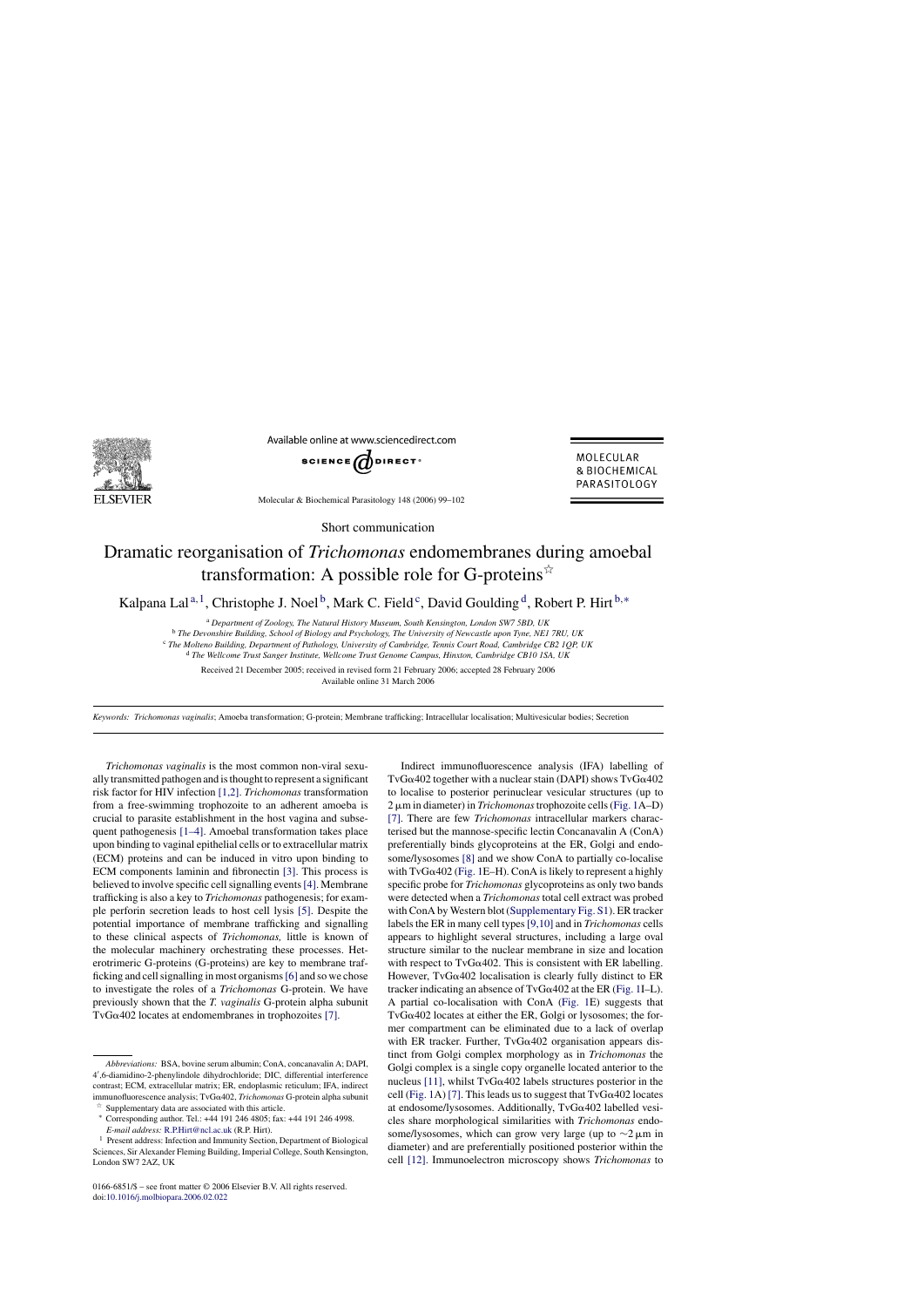<span id="page-1-0"></span>

Fig. 1. Cellular localization of TvG $\alpha$ 402 compared to different markers. TvG $\alpha$ 402 at posterior vesicles with partial co localisation with ConA binding but distinct to ER tracker. TvG $\alpha$ 402 vesicles are frequently linked to endocytosed dextran but not ConA. Ultrastructure shows heterogeneous location of TvG $\alpha$ 402 including the cytoplasmic face of multivesicular body-like compartments. *Trichomonas* cells were fixed with ethanol or parformaldehyde and permeablised with Triton X-100 and labelled with anti-TvG<sub>Q</sub>402 (1/5000) and DAPI (A–D) or ConA (E-H). Anti-TvG<sub>Q</sub>402 antibody (M006) was detected with anti-rabbit Alexa 488. Live *Trichomonas* cells were incubated with ER tracker for 30 min and processed for IFA (I–L). *Trichomonas* endocytosis was monitored after incubation with dextran-texas red for 12 min (M–P) or ConA-biotin (Q–T) for 2 min and chased in buffer for 10 min and processed for IFA. ConA-biotin was detected with streptavidin texas red. Images (A–D) and (I–L) were captured with an epifluorescent microscope whilst the remainder were single section confocal images. Images in each row represent one cell and TvG $\alpha$ 402 staining is shown in green in the first and second columns. Various co-stains indicated to the left of each row are shown in blue or red in the third column. The overlays of TvG $\alpha$ 402 labelling with individual co-stains are shown in the first column. Panel (A) shows TvG $\alpha$ 402 at posterior perinuclear vesicular structures. TvG $\alpha$ 402 and ConA labelling (panel E) shows a partial co-localisation. In panel (I), the overlay image of TvG $\alpha$ 402 and ER tracker clearly shows distinct labelling. Dextran labelled vesicles often appear inside TvG $\alpha$ 402 (M–P) outlined vesicles whilst ConA labelled vesicles do not (Q–T). The bars represent 2 µm. In panels (U and V), immuno electron microscopy images of *Trichomonas* cells labelled with anti-TvG $\alpha$ 402-protein A gold, show TvG $\alpha$ 402 at heterogeneous vesicles. Multivesicular bodies-like compartments have membrane bound lumenal vesicles and TvG402 location includes the cytoplasmic face of the outer limiting membrane of such compartments. TvG $\alpha$ 402 is also found at unstructured membranes in the cytosol. The bars represent 500 nm.

have multivesicular body-like compartments, i.e. vesicles containing lumenal vesicles. TvG $\alpha$ 402 localisation includes the cytoplasmic face of the outer limiting membrane of multivesicluar bodies-like compartements and also at unstructured membranes (Fig. 1U and V).

To further investigate the relationship of  $TvG\alpha402$  to endocytosis we tracked endocytic material using the probes dextran or ConA. The endocytic marker fluorescent dextran (Mwt 10,000 daltons) is taken into many cell types by a fluid-phase route – e.g. [\[13\]. D](#page-3-0)extran-labelled endocytic vesicles, less than 1  $\mu$ m in diameter, frequently appear within  $TvG\alpha402$  stained structures (Figs. 1M–P, Fig. S2 and movie 1) [7]. Thus a subset of  $TvG\alpha402$ positive vesicles are linked to endocytosis. This staining pattern is consistent with dextran labelling luminal vesicles of multivesicluar bodies-like compartments whilst  $TvG\alpha402$  labels the outer membranes, as suggested from the immunoelectron microscopy data (Fig. 1U and V).

Alternatively, ConA binds glycoproteins on the surface of live *Trichomonas* cells and allows monitoring of endocytosis of ConA-labelled glycoproteins. In contrast to dextran uptake, ConA-labelled endosomes do not appear to be associated with TvG $\alpha$ 402 (Fig. 1Q–T). Also, the kinetics of dextran and ConA uptake are different ([Supplementary Fig. S2\).](#page-3-0) Thus, dextran and ConA appear to label distinct populations of vesicles. Also, not all endocytic cargo taken into the cell is passively transported within  $TvG\alpha402$  labelled vesicles. Thus the potential complexity of *Trichomonas* endocytosis is also demonstrated here with the active sorting of the contents of multivesicluar bodies-like compartements. Further, the recent discovery of an extremely large Rab GTPase gene family, encoding proteins key to mem-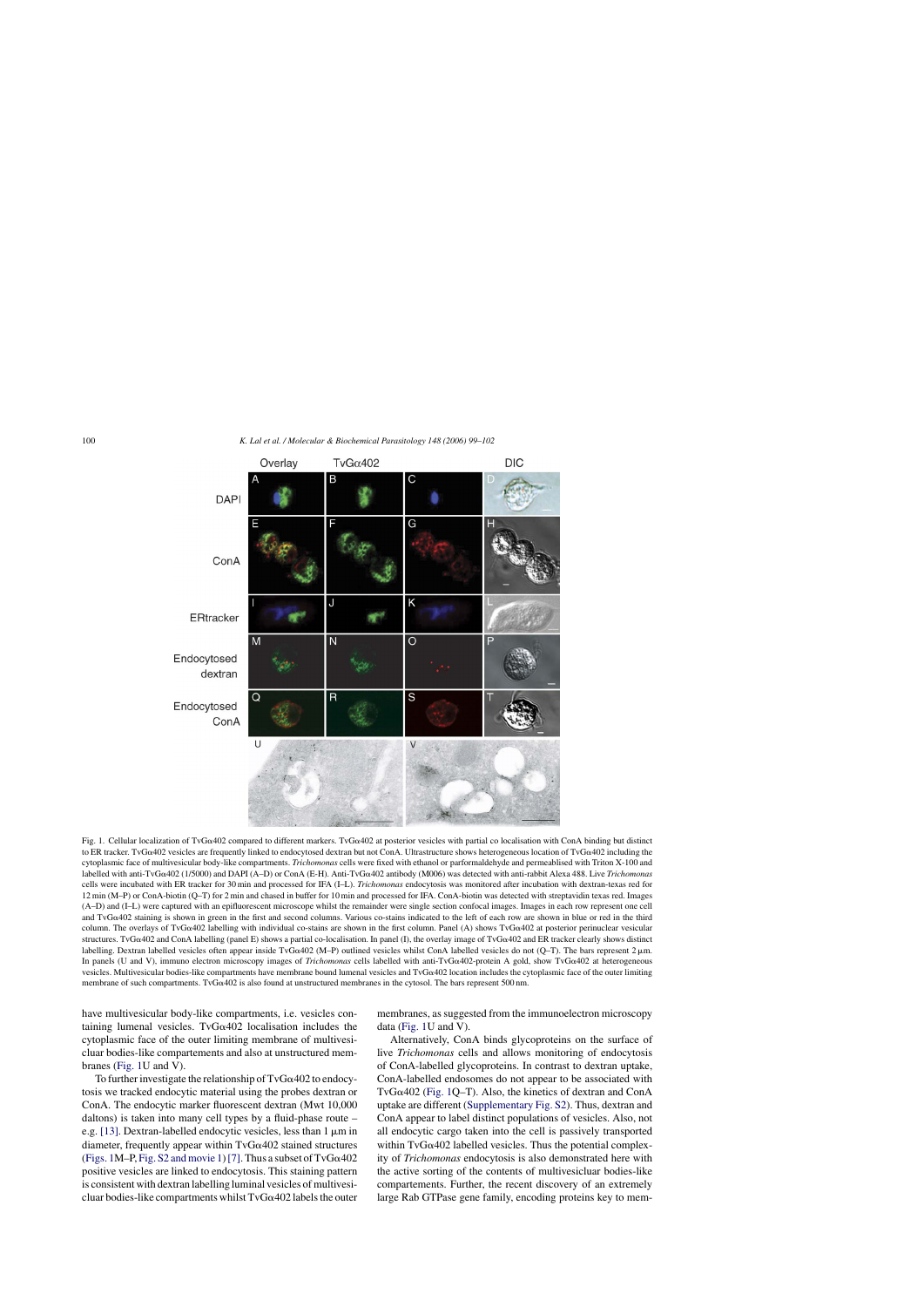



Early amoebae (ECM bound + 20 min)



Late amoebae (ECM bound + 30 min)



Fig. 2. TvG $\alpha$ 402 location is dramatically altered with trophozoite to amoeba transformation. The cellular location of TvG $\alpha$ 402 is compared in trophozoite cells (A and B) to amoeba after incubation with ECM proteins for 20 or 30 min. Within 20 min of contact with ECM proteins *Trichomonas* start to transform into early amoeboid forms (C and D). After 30 min, late amoebae cells show a reduced size and pseudopodia are often apparent (E and F). Trophozoites were fixed and adhered to slides with poly-l-lysine whilst amoebae adhered via ECM proteins for indicated times and then fixed and processed for IFA. Panels A, C and E show overlay images of TvG $\alpha$ 402 (green) and DAPI stained the nucleus (blue). Panels B, D and F show the respective corresponding DIC images. TvG $\alpha$ 402 labelled structures change from a perinuclear posterior location in the trophozoite (A), to occupying most of the cell in the early amoeba (C). In the late amoeba TvG $\alpha$ 402 is found at the cell periphery in reduced numbers and often in pseudopodia (E and F). TvG $\alpha$ 402 labelling appears brighter and more condensed at vesicles in the amoebal stages. The bar represents  $2 \mu m$ .

brane trafficking in model systems, also strongly suggests an exceedingly complex endomembrane system in *Trichomonas* [\[14\].](#page-3-0)

Binding to ECM proteins fibronectin and laminin induces differentiation of *Trichomonas* trophozoites into an amoebae form [\[3\]. A](#page-3-0)fter 20 min of contact with ECM proteins the cellular morphology of *T. vaginalis* clearly reflects the differentiation process as cells in transition show an irregular outline under differential interference contrast (DIC) that is distinct from the trophozoite (compare Fig. 2B and D), indicating remodelling of the cell surface and overall cell shape. During this process  $TvG\alpha402$ labelled structures differentiate into well-defined vesicles, which proliferate in number (from ∼3 to >10 per cell) and dramatically occupy most of the cell volume (Fig. 2C and [Movie 2\).](#page-3-0) The TvG $\alpha$ 402 labelled vesicles appear with a similar morphology in terms of shape and size as in the trophozoite, suggesting the labelling of endosomal/lysosomal compartments into early differentiation. Strikingly,  $TvG\alpha402$  labelling appears brighter and more distinct at vesicles during the differentiation to the amoeba (comparing Fig. 2A and C and [Movies 1 and 2\).](#page-3-0) Semiquantitative RT-PCR analyses shows a dramatic increase in  $TvG\alpha402$  mRNA in amoebae bound to ECM proteins compared to trophozoites [\(Fig. S3 \[19\]\).](#page-3-0) It is also possible that the fraction of  $TvG\alpha402$  in the trophozoite that is observed as diffuse staining by immunofluorescence (Fig. 2A) and likely at cytoplasmic

membranes by electron microscopy [\(Fig. 1U](#page-1-0) and V), may relocate to vesicle membranes during the amoebal transformation together with membrane reorganisation (Fig. 2C). Therefore the increased  $TvG\alpha402$  signal from trophozoite to amoeba detected by immunofluorescence is likely due to the combined effect of a burst in TvG $\alpha$ 402 protein synthesis and the possible relocation of the original pool of protein together with endomembrane reorganisation. After 30 min of contact with ECM proteins, in  $Trichomonas$  "late" amoebae,  $TvGa402$  labelled vesicles often relocate to a single focus towards the cell periphery, often at pseudopodia (Fig. 2E and F).

The present data demonstrates dramatic changes occurring in the *Trichomonas* endomembrane system that accompany amoeba transformation following contact with ECM proteins. Significantly these studies also highlight at least two developmental phases in the amoeboid transformation, an early phase involving an increase in  $TvG\alpha402$ -labelled vesicle numbers and a later phase where these are reduced. At present the significance of the realignment of  $TvG\alpha402$ -labelled membranes is not clear but the relocation of vesicles towards the cell surface suggests a role in secretion. In better-characterised systems G-proteins have a well-established role at multivesicluar bodies in the secretion of exosomes [\[15,16\].](#page-3-0) As *Trichomonas* stores HIV particles at multivesicluar bodies-like compartements [\[17\]](#page-3-0) reminiscent of TvG $\alpha$ 402-positive compartments, it is possible that TvG $\alpha$ 402